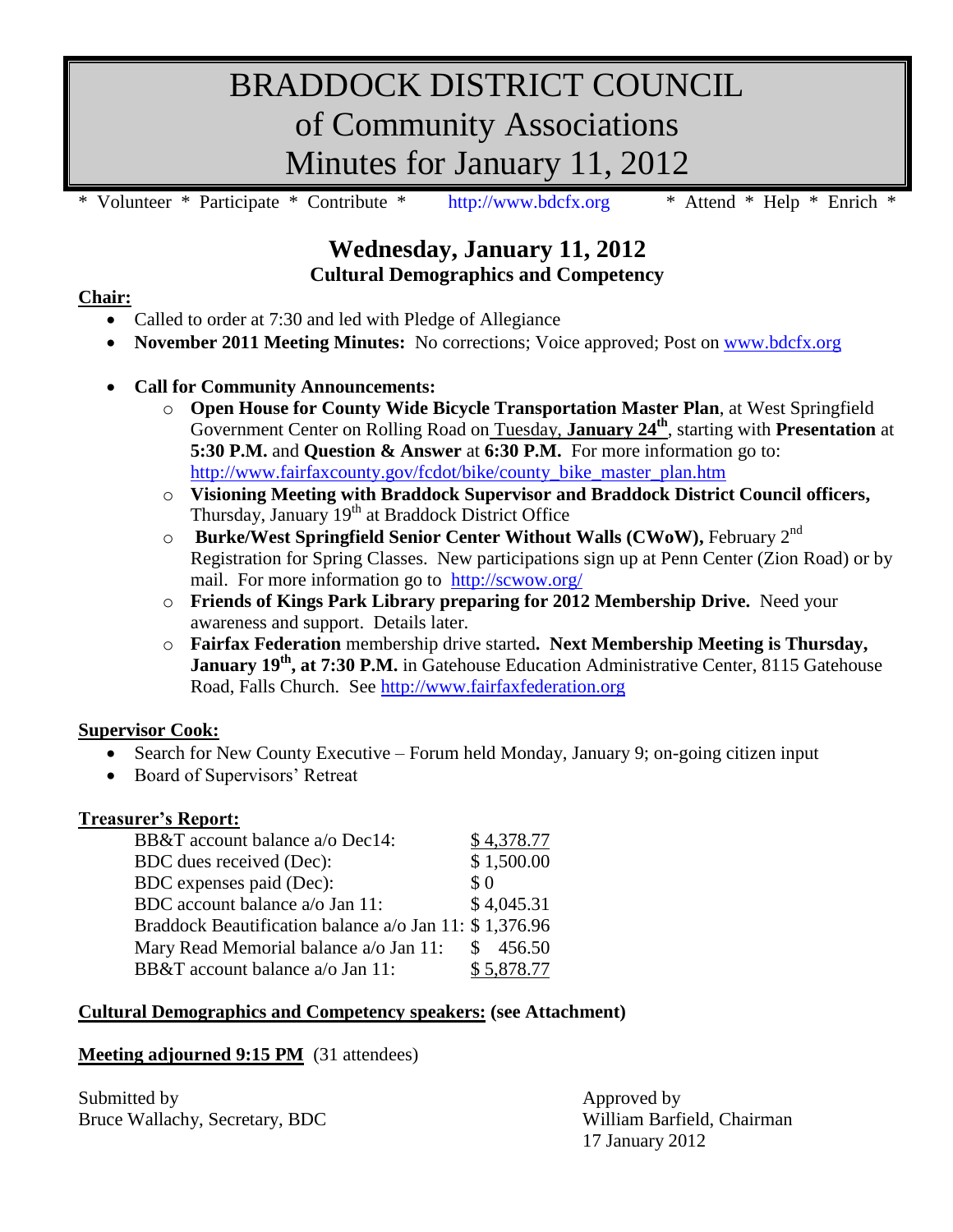## *BDC Program* **Cultural Demographics and Competency**

# **Cultural Demographics: Michelle Gregory**

Division Director, Countywide Service Integration and Planning Management, Department of Neighborhood and Community Services

- **Overall:**
	- o Goal: Develop better understanding of demographics and use data for more meaningful planning to address needs.

## - **Current Overall Trends**:

- o Poverty is moving to Suburbs
- o For renters, housing cost percent of income is growing
- o Significant percentage of residents still without healthcare coverage
- o Improving economic status getting harder
- **Fairfax County Trends:**
	- o Fairfax has capacity to add 300,000 more residents in 3 to 4 decades
	- o More than 63,000 expected by 2020
	- o Residents Older than 65 are growing fastest by percentage
	- o Children under 20 still over 25% and numbers are increasing

#### - **Fairfax Poverty Details**

- o Number of people below poverty grew 3 times faster than population
- o In 2009, 57,890 residents below poverty in Fairfax
- o Job loss and higher cost of living forcing people to locate outside cities
- $\circ$  Poverty Line = Meet Basic Needs (\$20K for Family of 4 in Fairfax)

## - **Economic Mobility**

- Ability to move up or down economic ladder in lifetime or from one generation to next.
- o Gap between highest quintile of Household After Tax Income is growing in top group (\$185,000 in 2010 in constant dollars)
- o Middle quintile earners as likely to slip lower as to move higher
- $\circ$  55% of lowest quintile remained there; 61% of highest remained there.
- o Factors for Mobility: Parents' Economic Status; Race; Parenting Skills; Job Stability; English Fluency; Community Social Networks; Transfer of Wealth between Generations; Individual Health/Disability; Marital Status
- o Education is a Huge Factor: 2009 Median Income for 25 and Older
	- - \$23K for < High School Grad \$31K for High School Grad
	- - \$65K for BS \$93K for Graduate Degree

## - **Housing**

- $\circ$  Current homes (majority built pre-1990) deficient in mobility needs for disabled & seniors
- o Sub-Prime Mortgage issues expect to remain through 2012
- o Housing Cost above 30% earnings in 2009: Owners (29%) ; Renters (46%)

#### **Health Care Coverage**

- o 10.6% or 108,600 Fairfax residents lack health insurance
- o ¾ of adult residents without insurance are employed.
- o Health Care Coverage decreases with income level. 36% below poverty line lack coverage.
- o Young Adults most likely to lack health care coverage.
- **Future**